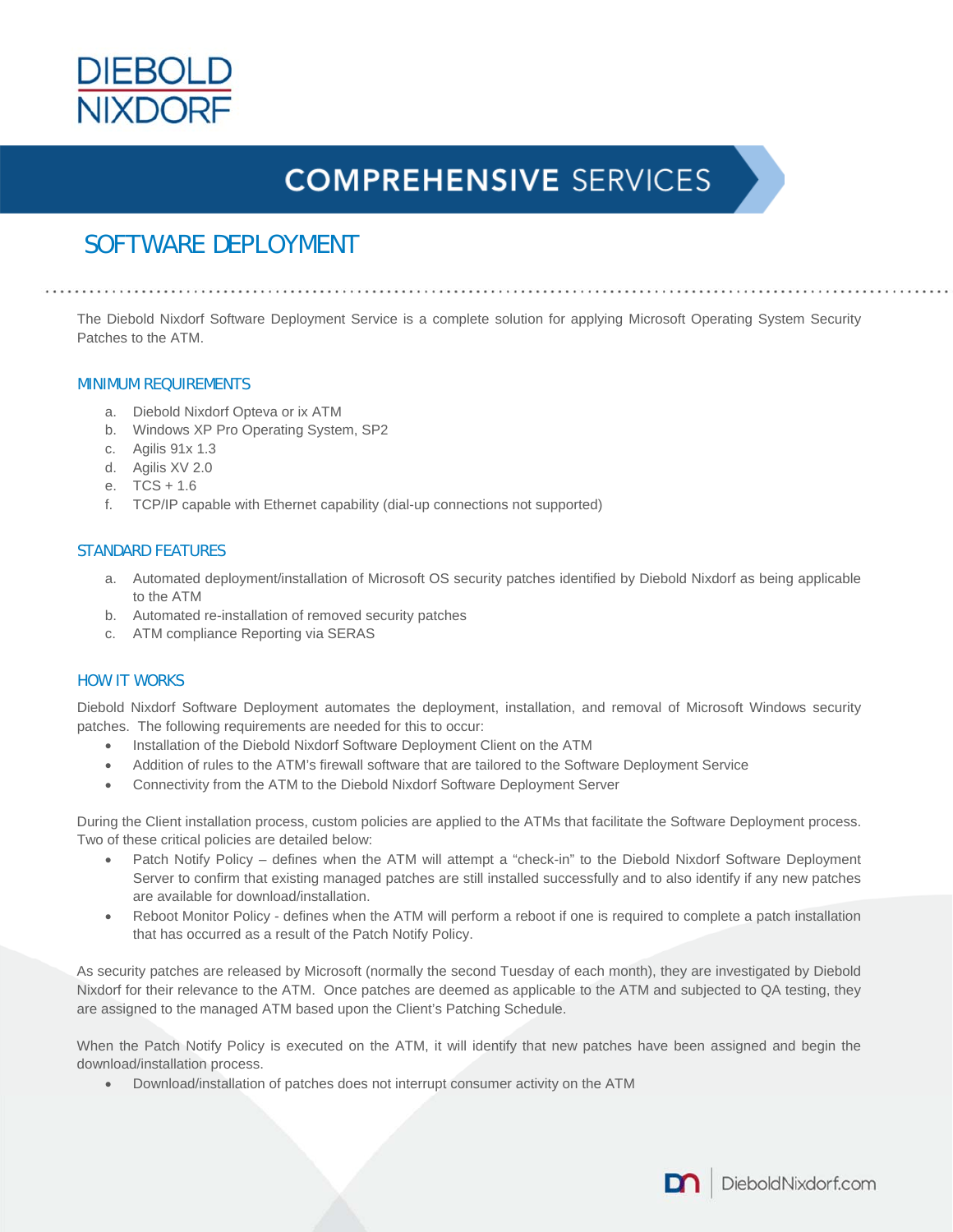

# **COMPREHENSIVE SERVICES**

- Reboots that are needed due to a patch installation are suppressed until the Reboot Monitor Policy is executed and there is no consumer activity taking place on the ATM
- Prior to the ATM rebooting, a proper shutdown of the ATM applications takes place.

# PATCHING SCHEDULE

- a. Although ATMs will attempt periodic "check-ins" to the Diebold Nixdorf Software Deployment Server, new patches will only be assigned (i.e. made available for download/installation) on a monthly basis.
- b. Upon contract acceptance a detailed Patch Deployment Schedule will be confirmed with the Client. (i.e. ATM check-in times, days of the month when patching will occur, groupings of ATMs to be patched, etc.)
- c. An e-mail notification providing information on the patches to be installed will be sent to the designated Client contact prior to the deployment of new patches.

# PATCH TESTING

Testing of Microsoft OS patches prior to their deployment will be performed

-OR-

 $\times$  Solely by Diebold Nixdorf against standard Diebold Nixdorf factory images

- First by Diebold Nixdorf against standard Diebold Nixdorf factory images then by the Client in their own lab environment.
- Deployment of patches to the Client's pre-identified test ATM(s) will begin after the Diebold Nixdorf QA process has been completed. *Deployment of the patches to the Client's remaining ATMs will not begin until Diebold Nixdorf has received written confirmation from the Client approving the release*. This written release must be received forty-eight (48) hours prior to start of the deployment.
- Support for ATM software/hardware issues related to patch testing are in addition to the Software Deployment contract pricing

### PERFORMANCE REPORTING

Reporting is available to help the Client identify ATM's that are having their OS patches managed and their current state of compliance. Diebold Nixdorf Software Deployment reports are provided via SERAS. Included reports

- Overall ATM Patch Compliance
- Listing of patches installed on the ATM

### IMPLEMENTATION PROJECT – DIEBOLD NIXDORF RESPONSIBILITIES

- a. Configuring the Diebold Nixdorf Software Deployment System for the standard Software Deployment service.
- b. If required, configuring of the Software Deployment Proxy Server.
	- *Additional Site Visit costs are in addition to the Software Deployment contract pricing.*

### IMPLEMENTATION PROJECT – CLIENT RESPONSIBILITIES

a. Client must have a valid Master Licensing Agreement (MLA), Master Equipment and Services Agreement (MESA), or Diebold Nixdorf Comprehensive Agreement (DCA) with Diebold Nixdorf representing the copies of Windows XP Pro they have purchased for their ATMs. The number of copies purchased must equal the number of ATMs to be managed by this service.